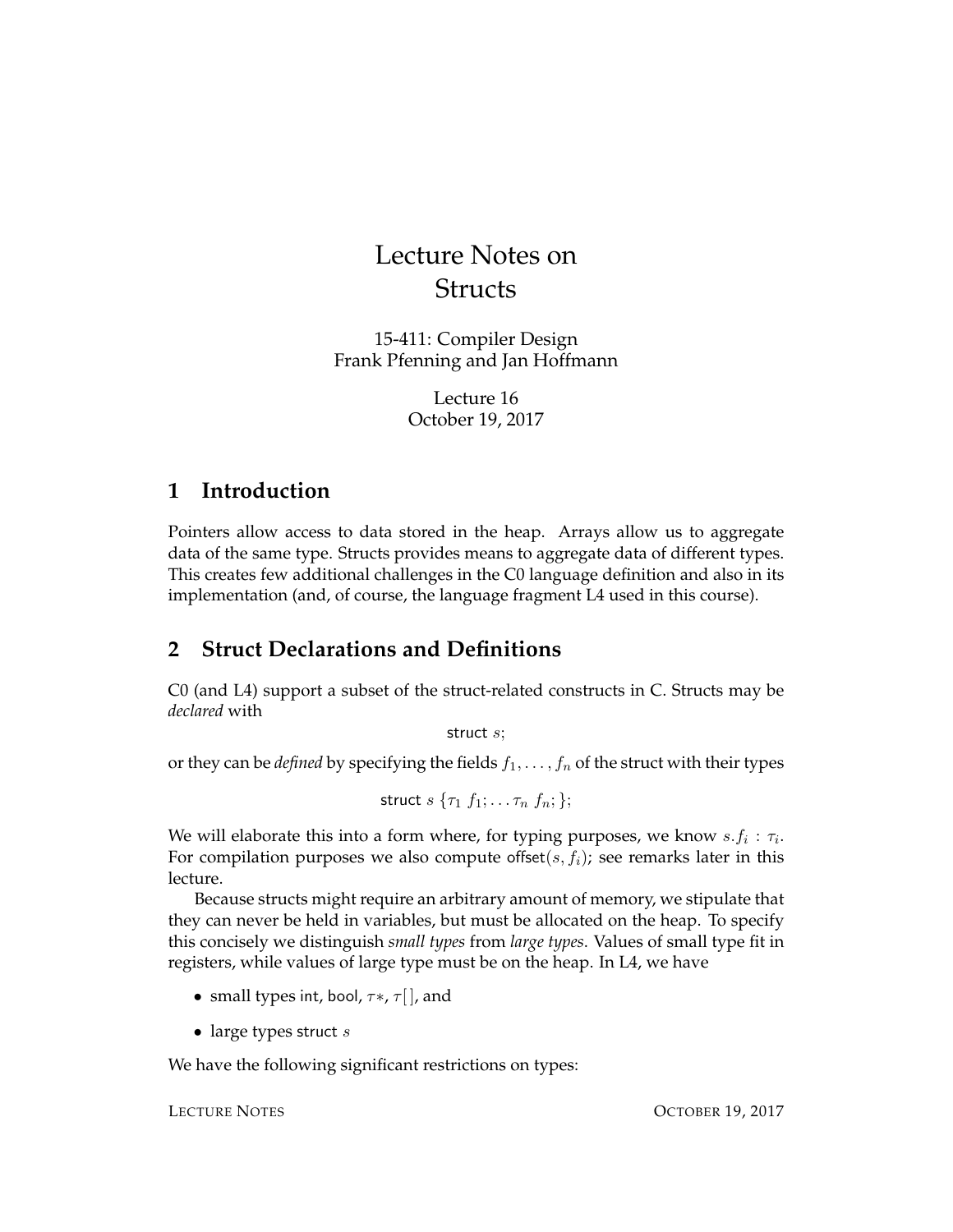- Local variables, function parameters, and return values must have small type.
- Left- and right-hand sides of assignments must have small type.
- Conditional expressions must have small type.
- Equality and disequality must compare expressions of small type.
- Expressions used as statements must have small type.

There are some scoping requirements imposed on structs, but they are surprisingly lenient. The reason is that undefined structs provide a very weak form of polymorphism. For example, we can pass values of type struct  $s * a$  pointers without needing to know how struct  $s$  is defined, as long as we don't attempt to access its fields. The following static semantic rules apply:

- 1. Field names occupy their own name space, so they cannot clash with variable, function, or type names (but they must be distinct from keywords). The same field names can be used in different struct definitions.
- 2. In a given struct definition, all field names must be distinct.
- 3. A struct may be defined at most once.
- 4. Types struct s that have not (yet) been defined may be referenced as long as their size is irrelevant. The size of a struct is *relevant* in expressions alloc(struct s), alloc\_array(struct  $s, e$ ), and in struct definitions when serving as the type of a field.
- 5. An occurrence of struct s in a context where its size is irrelevant serves as an *implicit declaration* of the type struct s. In effect this means that explicit struct declarations are optional (but encouraged as good style).

### **3 Expressions and Typing**

The extension of the language of expressions and destinations is surprisingly economical.

$$
e \quad ::= \quad \dots \mid e.f
$$
  

$$
d \quad ::= \quad \dots \mid d.f
$$

We also define (typically during elaboration):

 $e \rightarrow f \equiv (*e) \cdot f$ 

which can also be used as a destination in the form  $d \rightarrow f$ .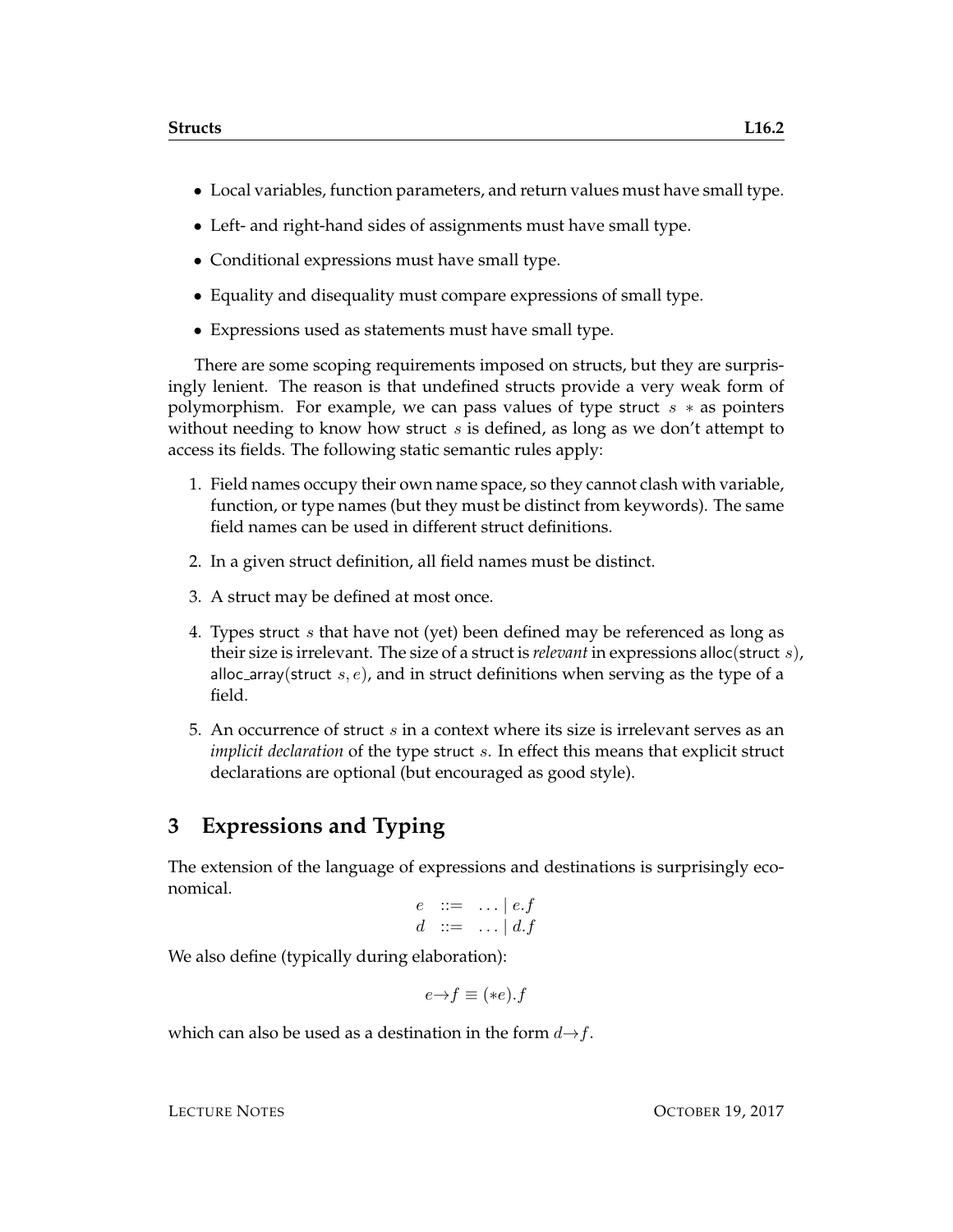$$
\frac{\Gamma \vdash e : \text{struct } s \quad s.f : \tau}{\Gamma \vdash e.f : \tau}
$$

For this rule to apply, struct s must have been defined. It is not sufficient for it to have just been declared, because we could not determine the type of field  $f$ .

Because destinations are also expressions, no additional typing rules are needed for destinations. But recall from the restrictions in Section [2](#page-0-0) that prior rules are severely restricted by allowing only small types.

#### **4 Dynamic Semantics**

As might be suspected, the dynamic semantics for structs is more difficult. This is because we write programs as if structs would fit into variables; in reality we are mostly manipulating their addresses. For example, under the definition

```
struct point {
  int x;
  int y;
};
```
and after

struct point\*  $p = \text{alloc}(\text{struct point});$ 

the expression (∗p).y should evaluate to 0. But what is the value of ∗p? We *could* say that ∗p evaluates to the value representing the entire struct, and write rules like this:

```
H; S; \eta \vdash e.f \triangleright K \longrightarrow H; S; \eta \vdash e \triangleright (\_,y, K)H; S; \eta \vdash \{x = v_1, y = v_2\} \rhd (\_, y, K) \longrightarrow H; S; \eta \vdash v_2 \rhd K
```
but such a rule would seem to indicate that, in order to evaluate  $(*p).y$ , we first read the entire struct out of memory, obtaining the struct value  $\{x = v_1, y = v_2\}$ , and then we select the correct field  $v_2$  from that struct. This is *not* what will actually happen when we execute this code. What actually should happen when we read from  $(*p)$ . f is that we first get the address of the beginning of the struct, p. Next we take the byte offset of the field y  $(4, \text{ under the x86-64 ABI}$  we are using), counting from the beginning of the struct, and add that to  $p$ . Finally, we retrieve the integer stored at the address  $p + 4$ .

In C, we could write this symbolically using the *address-of* operation, and say that evaluating  $p\rightarrow f$  is the same as evaluating  $*(\&((\ast p).f))$ . In general, when the expression has a large type, we evaluate  $*e$ , by taking the value of e but not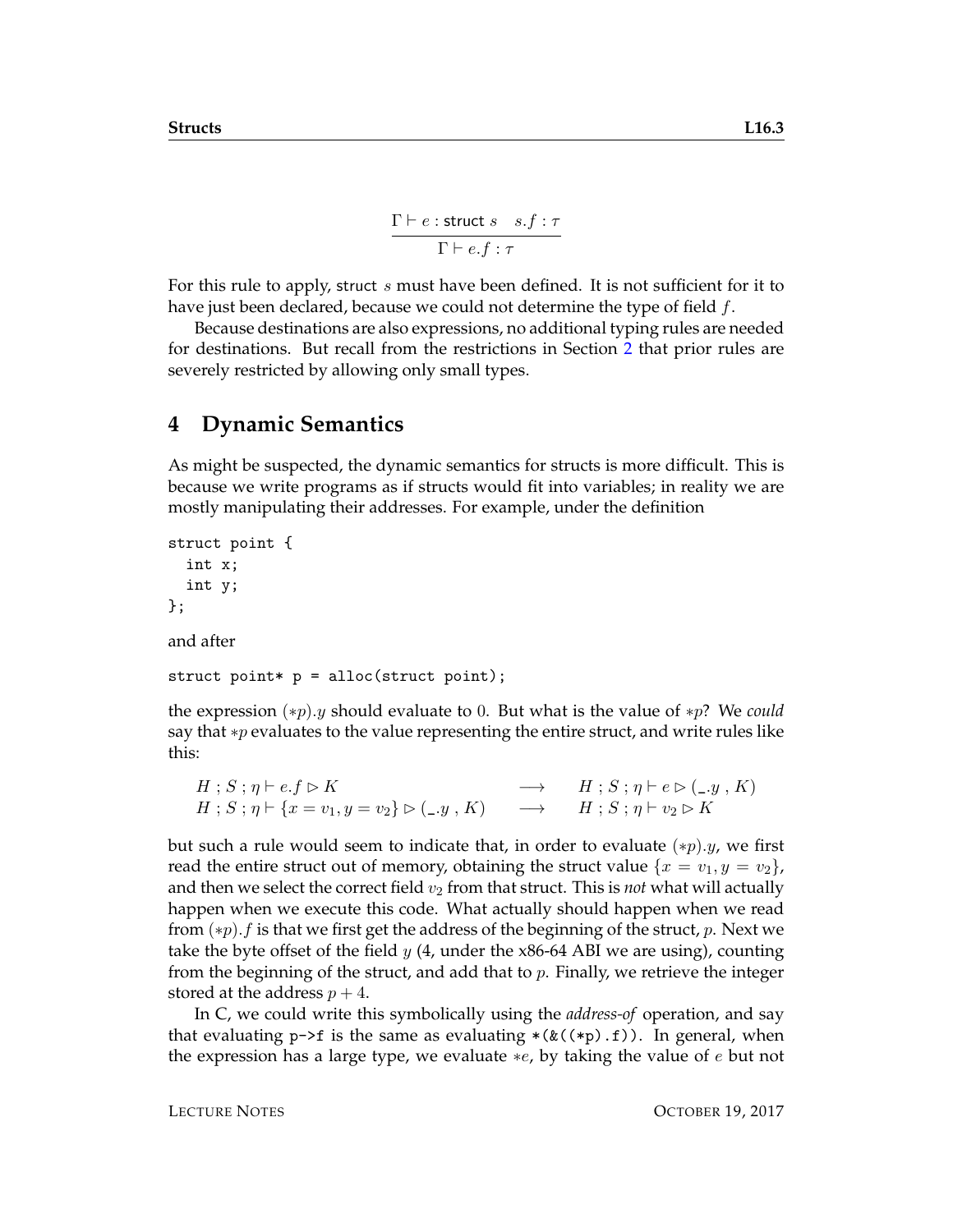dereferencing it. This is quite similar to what we have to do when ∗d appears as an l-value on the left-hand side of an assignment. To unify these, we introduce the new construct  $\&e$  where  $e$  has a large type. This is not an extension of the source language (which would greatly complicate its semantics), but we use it in the description of the operational semantics.

It first use in field access. For an expression  $e.f$  we evaluate it exactly as described above: rather than getting the entire struct, we get the address the desired field in the struct and dereference that instead.

$$
H; S; \eta \vdash e.f \rhd K \longrightarrow H; S; \eta \vdash *(*(e.f)) \rhd K
$$

Next we have several rules for computing addresses of expressions of large type.

| $H$ ; $S$ ; $\eta \vdash \&$ (*e) $\triangleright K$                                                                                                                                | $\longrightarrow$                                           | $H$ ; $S$ ; $\eta$ $\vdash$ $e \triangleright K$                                                                                                                                                                                                                                                     |
|-------------------------------------------------------------------------------------------------------------------------------------------------------------------------------------|-------------------------------------------------------------|------------------------------------------------------------------------------------------------------------------------------------------------------------------------------------------------------------------------------------------------------------------------------------------------------|
| $H$ ; $S$ ; $\eta \vdash \& (e.f) \rhd K$<br>$H$ ; $S$ ; $\eta$ $\vdash$ $a \triangleright (\& \begin{pmatrix} 0 \\ -1 \end{pmatrix}, K)$                                           | $\longrightarrow$<br>$\longrightarrow$                      | $H$ ; $S$ ; $\eta$ $\vdash$ &e $\triangleright$ (&(_.f), K)<br>$H$ ; $S$ ; $\eta$ $\vdash$ $a$ + offset $(s, f) \triangleright K$<br>$(a \neq 0, a:$ struct $s)$                                                                                                                                     |
| $H$ ; $S$ ; $\eta$ $\vdash$ $a \triangleright (\& (-, f)$ , $K)$                                                                                                                    | $\longrightarrow$                                           | $exception(mem)$ $(a = 0)$                                                                                                                                                                                                                                                                           |
| $H: S: \eta \vdash \& (e_1[e_2]) \rhd K$<br>$H$ ; $S$ ; $\eta$ $\vdash$ $a \triangleright (\& \cup [e_2])$ , $K$ )<br>$H$ ; $S$ ; $\eta$ $\vdash$ $i \triangleright (\& (a[\_], K)$ | $\longrightarrow$<br>$\longrightarrow$<br>$\longrightarrow$ | $H$ ; $S$ ; $\eta$ $\vdash$ $e_1 \triangleright (\& \begin{pmatrix} \lfloor e_2 \rfloor \end{pmatrix}, K)$<br>$H$ ; $S$ ; $\eta$ $\vdash$ $e_2 \triangleright$ (&(a[_], K)<br>$H$ ; $S$ ; $\eta$ $\vdash$ $a$ $+$ $i \tau $ $\triangleright$ $K$<br>$a \neq 0, 0 \leq i <$ length $(a), a : \tau$ [] |
| $H$ ; $S$ ; $\eta$ $\vdash$ $i \triangleright (\& (a[\_], K)$                                                                                                                       | $\longrightarrow$                                           | exception(mem)<br>$a = 0$ or $i < 0$ or $i \geq$ length $(a)$                                                                                                                                                                                                                                        |

These are the only cases, because they are the only possibilities for expressions of large type: a field dereference, a pointer dereference, or an array access.

Because of the layout requirements of C and C0, address calculation sometimes have to iterate. This is captures in the rules above by one address calculus invoking another in the continuation. To see the need for that, we extend the example above.

```
struct point {
  int x;
  int y;
};
struct line {
  struct point A;
  struct point B;
};
In the code fragment
struct line* L = alloc(struct line);
...
int x = (*L) . B . y;
```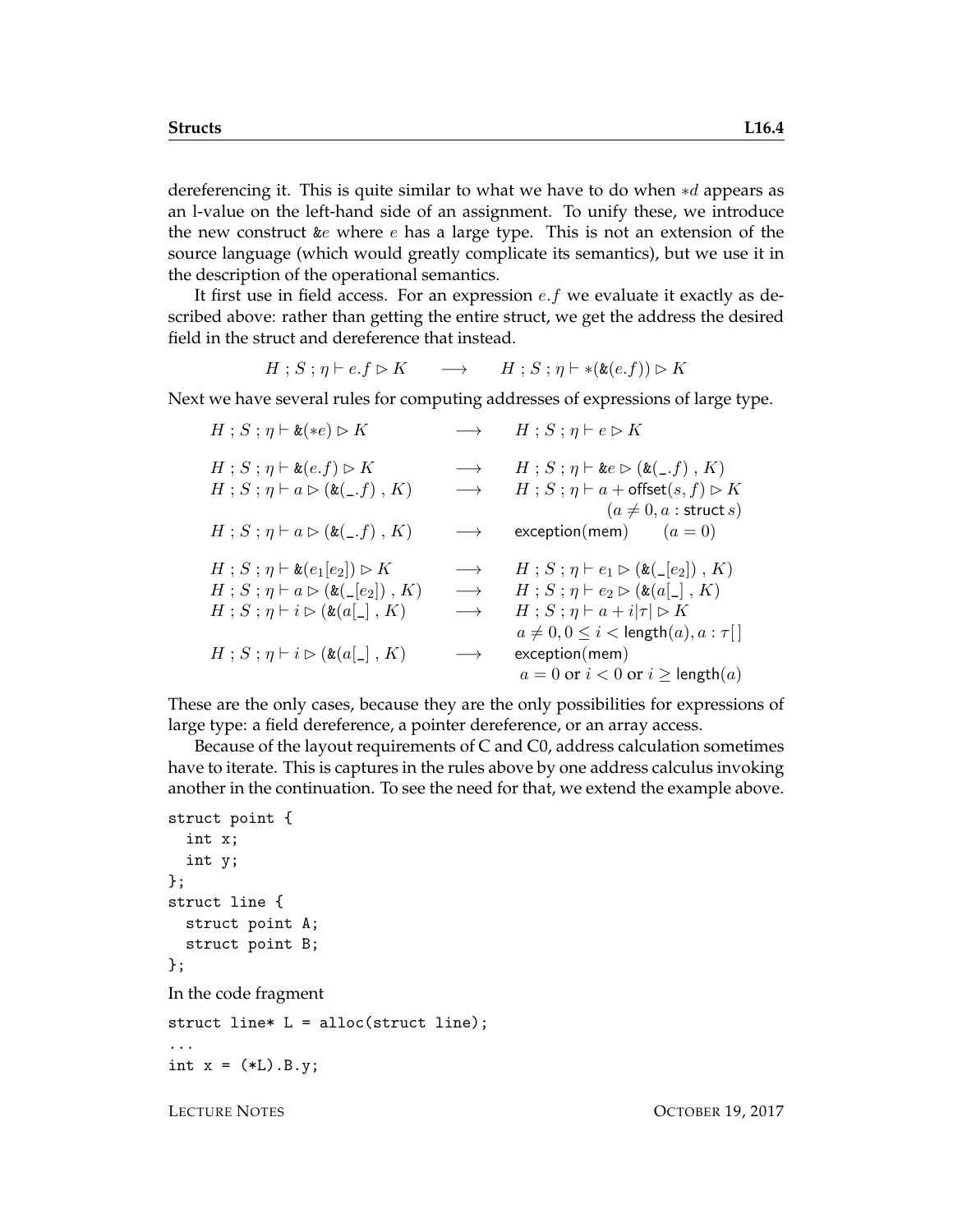we have to compute the address of  $(*L).B.y.$  Such a computation would proceed as follows:

|                   | $H$ ; $S$ ; $\eta$ $\vdash$ assign $(x, (*L).B.y) \blacktriangleright K$                         |
|-------------------|--------------------------------------------------------------------------------------------------|
| $\longrightarrow$ | $H$ ; $S$ ; $\eta$ $\vdash$ ((*L).B.y) $\vartriangleright$ (assign(x, _), K)                     |
| $\longrightarrow$ | $H: S: \eta \vdash *(*((*L).B.y)) \Rightarrow (assign(x, \_), K)$                                |
| $\longrightarrow$ | $H: S: \eta \vdash \& ((*L).B.y) \Rightarrow (*(-), \text{assign}(x, \_), K)$                    |
| $\longrightarrow$ | $H: S: \eta \vdash \& (\ast L).B) \Rightarrow (\& (\_, y), \ast (\_)$ , assign $(x, \_)$ , K)    |
| $\longrightarrow$ | $H: S: \eta \vdash \&(*L) \Rightarrow (\&(\_,B), \&(\_,y), \ast(\_),$ assign $(x, \_)$ , K)      |
| $\longrightarrow$ | $H: S: \eta \vdash L \supset (k(.B), k(.y), *(.), \text{assign}(x, .), K)$                       |
| $\longrightarrow$ | $H: S: \eta \vdash a \; \triangleright (\&(. . B) , \&(. . y) , *(.) , \text{assign}(x, \_), K)$ |
|                   | (given that H; S; $\eta(L) = a, a \neq 0$ )                                                      |
| $\longrightarrow$ | $H: S: \eta \vdash a + 8 \Rightarrow (\&(-y), *(-), \text{assign}(x, -), K)$                     |
|                   | (given that offset(line, $B$ ) = 8)                                                              |
| $\longrightarrow$ | $H : S : \eta \vdash a + 12 \Rightarrow*(-), \text{assign}(x, \_), K$                            |
|                   | ( <i>given that</i> offset( <i>point, y</i> ) = 4)                                               |
| $\longrightarrow$ | $H$ ; $S$ ; $\eta \vdash c \geq (\text{assign}(x, \_), K)$                                       |
|                   | (given that $H(a+12)=c$ )                                                                        |
|                   | $\longrightarrow$ $H$ ; $S$ ; $\eta[x \mapsto c]$ $\vdash$ nop $\blacktriangleright K$           |

#### **5 Revisiting Assignment**

We can exploit this new construct to simplify rules for assignment to destinations that are not variables (that is, they denote addresses on the heap).

| $H$ ; $S$ ; $\eta$ $\vdash$ assign $(d, e) \blacktriangleright K$     | $\rightarrow$ $H$ ; $S$ ; $\eta \vdash \&d \rhd (\text{assign}(\_,e)$ , $K)$ $(d \neq x)$ |              |
|-----------------------------------------------------------------------|-------------------------------------------------------------------------------------------|--------------|
| $H$ ; $S$ ; $\eta \vdash a \triangleright (\text{assign}(\_, e) , K)$ | $\longrightarrow$ $H$ ; $S$ ; $\eta \vdash e \triangleright (\text{assign}(a, \_), K)$    |              |
| $H$ ; $S$ ; $\eta \vdash v \triangleright$ (assign $(a, \_)$ , $K$ )  | $\longrightarrow$ $H[a \mapsto v]$ ; $S$ ; $\eta \vdash$ nop $\blacktriangleright K$      | $(a \neq 0)$ |
| $H$ ; $S$ ; $\eta \vdash v \triangleright$ (assign $(a, \_)$ , $K$ )  | $\longrightarrow$ exception(mem)                                                          | $(a = 0)$    |

When structs are allocated in memory, all the fields are initialized with their default values. As mentioned in the previous lecture, this just means filling the memory with 0, which is what the C library function calloc does.

Using address-of in assignment also allows us to handle statements of the form d  $*=$  e. If d is just an identifier x, then this can be elaborated into assign( $x, x \times e$ ), but in the event that  $d$  denotes an address on the heap, we need to first evaluate that address  $a$  denoted by  $d$ , then read from the address and compute the value that needs to be written back to the same address. If we elaborate  $d \odot = e$  into a new form asnop $(d, \odot, e)$  when  $d \neq x$ , then these rules work to describe dynamic semantics:

 $H : S : \eta \vdash \textsf{asnop}(d, \odot, e) \blacktriangleright K$   $\longrightarrow$   $H : S : \eta \vdash \textsf{&} d \triangleright (\textsf{asnop}(\_, \odot, e), K)$  $H : S : \eta \vdash a \rhd (\textsf{asnop}(\_, \odot, e) , K) \longrightarrow H : S : \eta \vdash *a \odot e \rhd (\textsf{assign}(a, \_) , K)$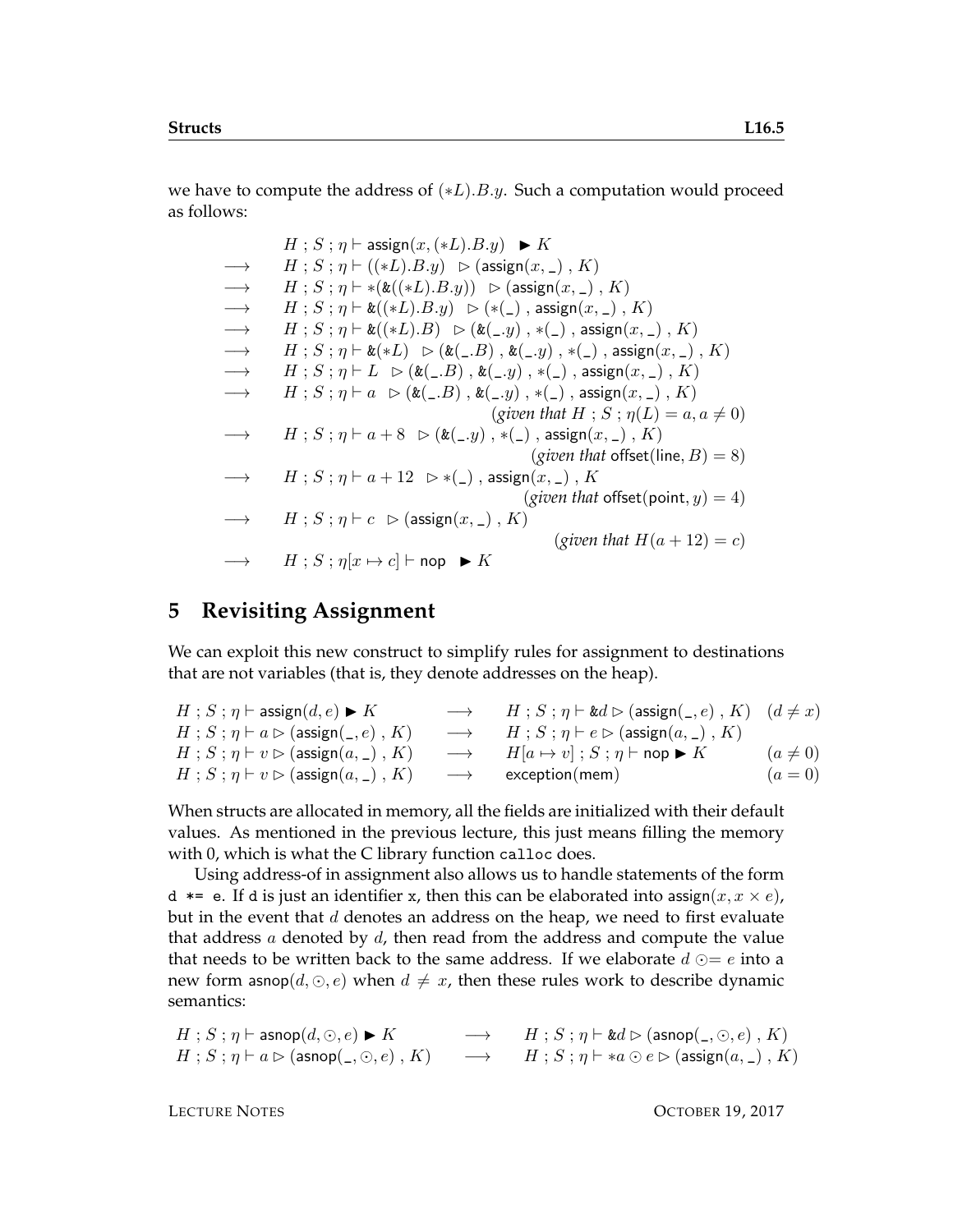#### **6 Dealing with Different Data Sizes**

In L2 and L3 we only had integers and booleans, but in L4 we have data of different sizes. For small types, we have the following table:

| L4 type                   |       | size in bytes C type |          |
|---------------------------|-------|----------------------|----------|
| int                       | $= 4$ |                      | int      |
| bool                      | $= 4$ |                      | int      |
| $ \tau* $                 | $=$ 8 |                      | $t$ $*$  |
| $ \tau$ []                | $= 8$ |                      | $t$ $*$  |
| $ $ struct $s  =$ size(s) |       |                      | struct s |

Note that we have decided to represent L3 booleans as integers in C, rather than as members of the type bool (defined as an alias to \_Bool). This is because booleans in C, according to the x86-64 ABI, have width [1](#page-5-0) byte and do not need to be aligned.<sup>1</sup> Actually, the introduction of type bool to C seems relatively recent, so just using type int to represent truth values is not inconsistent with the C philosophy. In full C0 we decided on representing C0 booleans as C booleans, since we also have characters of width 1 byte and therefore cannot avoid dealing with data of size 1.

The size of a struct type is computed by laying out the structs in memory from left to right, inserting padding to make sure that each field is properly aligned. Each integer and boolean must be aligned at 0 modulo 4, each pointer or array reference must be aligned at 0 modulo 8, and each enclosed struct must be aligned according to its most stringent field requirement. Furthermore, we add padding at the end so that the whole struct has a size which is 0 modulo its most stringent field requirement. This is so arrays can be laid out simply by knowing the size of its type. The C library function calloc should always return a pointer that is 0 modulo 8 and therefore appropriate for any struct we might want to allocate.

# **7 Detail: Register Sizes**

Dealing with data of different sizes will likely require maintaining additional information in your compiler so you can pick the right load/store and register movement instructions (movl vs. movq), the right comparisons (cmpl vs. cmpq), reserve the appropriate amount of stack space, allocate the appropriate amount of heap space, and do correct address calculations.

The good news is that in L3 and L4, registers only need to hold 4 byte or 8 byte values. Still, it is very easy to introduce bugs when you do not explicitly mediate changes in data size. For example, for the intermediate form we recommend

<span id="page-5-0"></span> $1$ This created some significant complications in writing the compiler for L3 that we wanted to avoid.